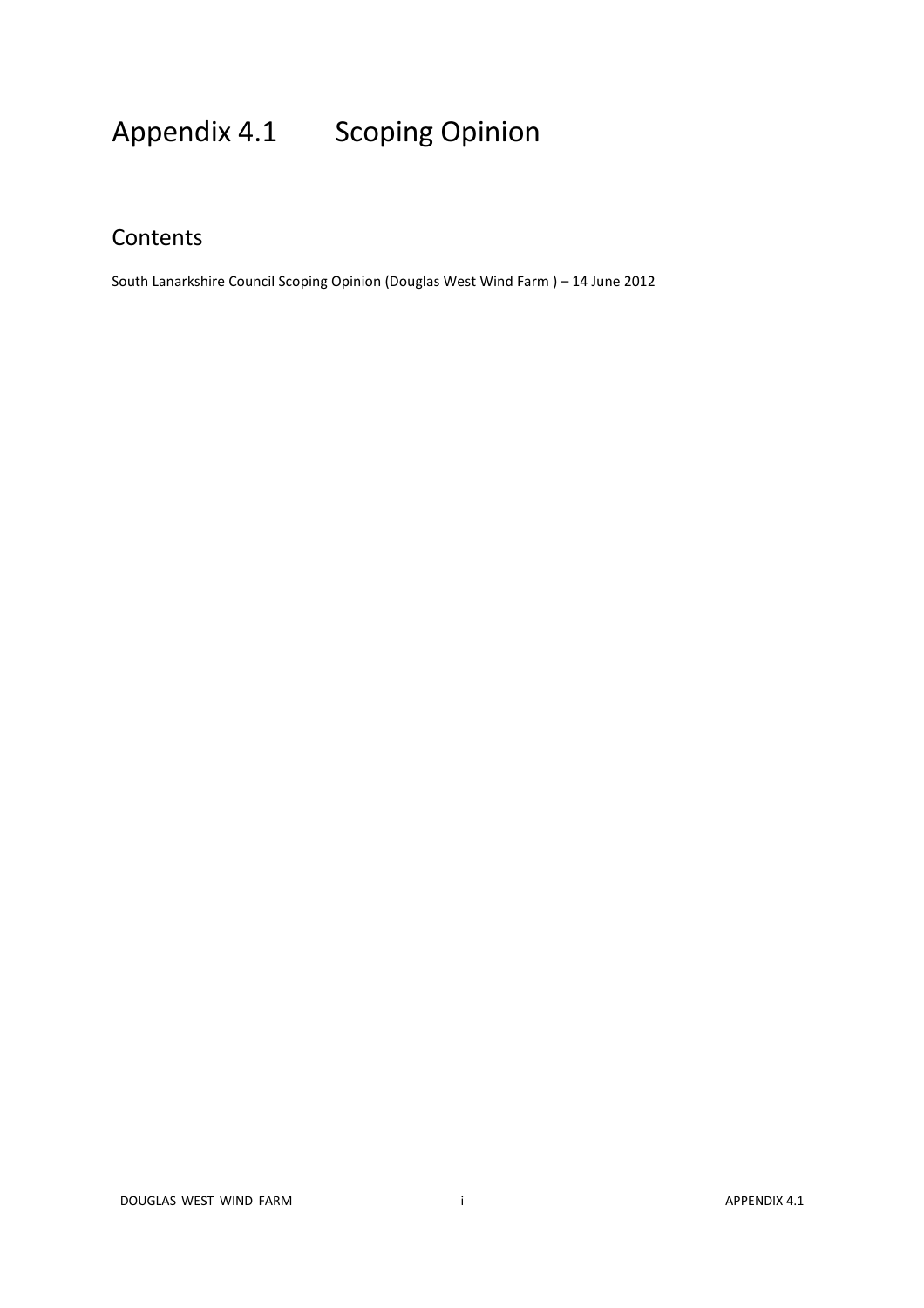This page is intentionally blank.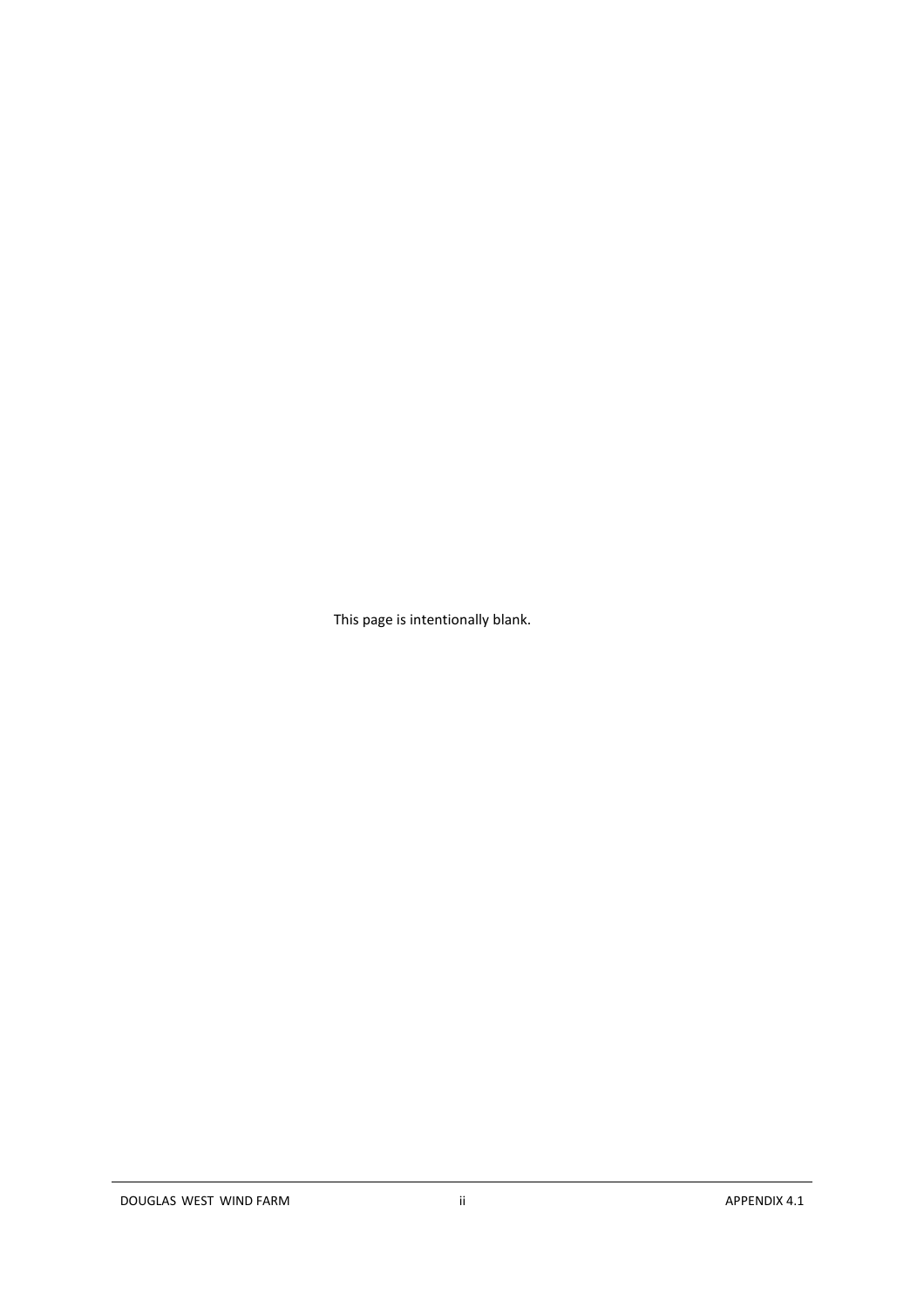#### **Community and Enterprise Resources**  Executive Director **Colin McDowall Planning and Building Standards Services**

Charlie Young Community Windpower Limited Godscroft Lane Frodsham Cheshire WA6 6XU

**Our ref:** CER/PBS/RF **Your ref: If calling ask for:** Ruth Findlay **Phone:** 01698 455943 **Date:** 14 June 2012

# Dear Mr Young

# **Douglas West Wind Farm Proposal – Scoping Opinion**

I refer to your Scoping Report dated March 2012 requesting a scoping opinion under the Environmental Impact Assessment (Scotland) Regulations 2011 for up to 15 turbine (maximum 150 metre tip height) wind farm at Douglas West, south of Coalburn and north west of Douglas in South Lanarkshire.

To enable a scoping opinion I have carried out internal and external consultations. I intend to clarify the issues that I believe should be addressed and then will summarise the consultation responses (copies of which have been enclosed for your information).

In terms of South Lanarkshire Planning I would ask that a section in the ES covers the relevant planning policies, government guidance and supplementary documents. Government advice is consolidated in the Scottish Planning Policy (SPP). Specific Advice Sheet for Onshore wind turbines was last modified on 02 May 2012. It supports the policy in SPP by providing information and best practice on renewable energy developments. It gives advice on areas for planning authorities to focus upon, technical information and typical planning considerations in determining planning applications for onshore wind turbines. You should explain how your proposal complies with the policies and if not why a departure can be justified. In the South Lanarkshire Local Plan (adopted 2009), the main policies in relation to this site are:

STRAT 4: Rural Investment Area

- STRAT 6: Remoter Rural Area
- STRAT 9: Environmental Mitigation and Enhancement policy
- CRE 2: Stimulating the Rural Economy Policy
- ENV 4: Protection of the Natural and Built Environment Policy
- ENV 14: Potential Windfarm Areas of Search Policy
- ENV 15: Spatial Framework for Windfarms Proposal
- ENV 17: Renewable Energy Community Benefit Policy
- ENV 20: Natura 2000 Sites Policy
- ENV 21: European Protected Species
- ENV 23: Ancient Monuments and Archaeology
- ENV 24: Listed Buildings Policy
- ENV 26: Sites of Special Scientific Interest/National Nature Reserves Policy

ENV 28: Historic Gardens and Designed Landscapes Policy

ENV 29: Regional Scenic Area and Areas of Great Landscape Value Policy

Montrose House, 154 Montrose Crescent, Hamilton ML3 6LB Phone: 08457 406080 Fax: 01698 455948 Text Phone: 01698 454039 Email: enterprise.hq@southlanarkshire.gsx.gov.uk



f:\clients\3r energy\10229 - dwest and dq dp renew energy\03 scoping responses\scoping opinion 14june12.doc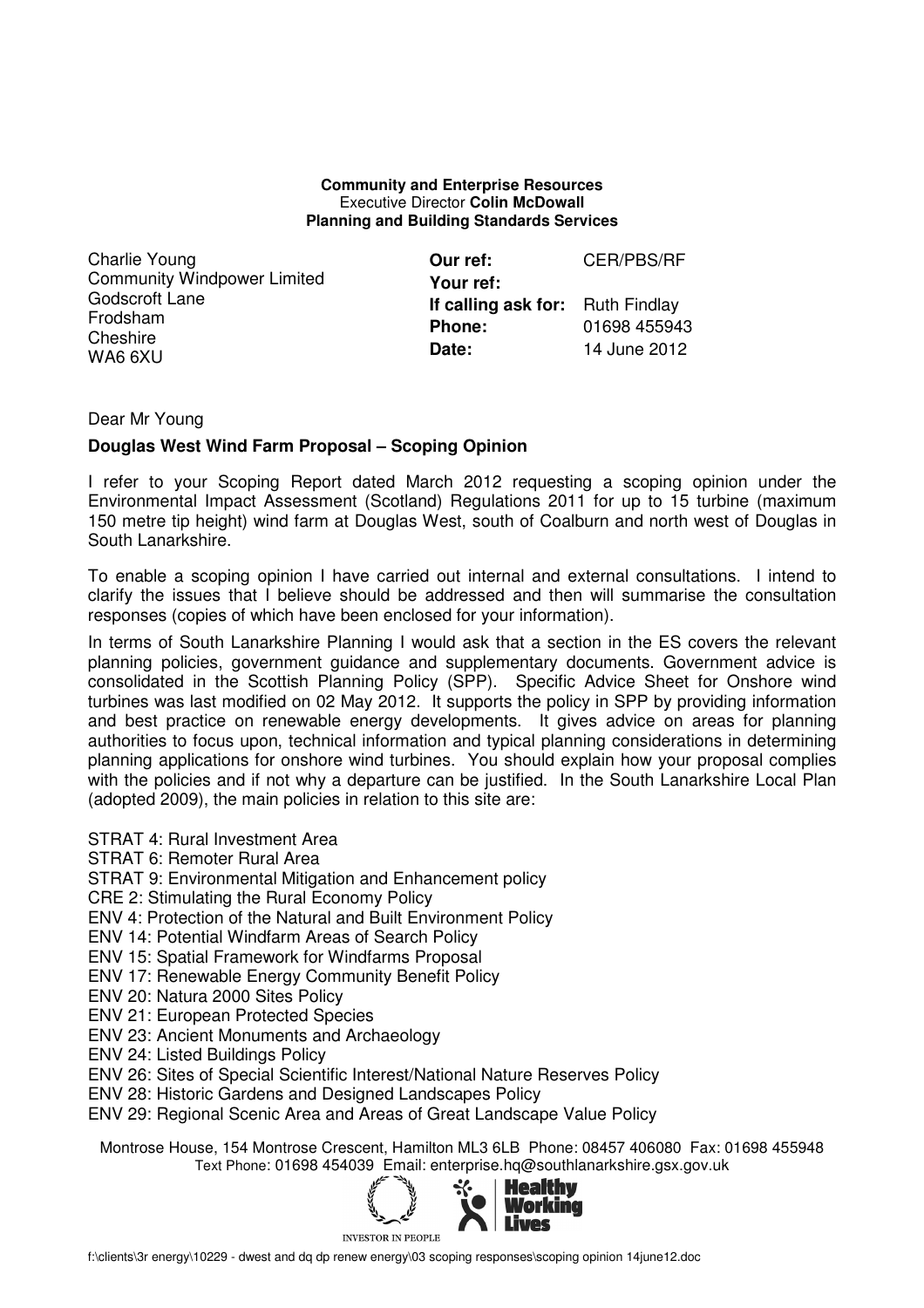# ENV 32: Design Statements Policy

ENV 38: Renewable Energy Site Assessment Policy

The proposal should comply with policies in the South Lanarkshire Local Plan Supplementary Planning Guidance Renewable Energy (December 2010). A series of technical studies were prepared to inform the preparation of the SPG, these are:

- South Lanarkshire Landscape Character Assessment (LCA)
- South Lanarkshire Validating Local Landscape Designations
- South Lanarkshire Spatial Framework and Landscape Capacity for Wind Farms

The ES should use the aforesaid reports in assessing the appropriateness of the chosen site. The reports can be viewed via the South Lanarkshire Council website at

http://www.southlanarkshire.gov.uk/downloads/download/60/supplementary\_planning\_guidance

The proposal is within plateau farmland opencast mining and rolling moorland foothills landscape character type identified in the South Lanarkshire LCA (2010). It is currently a landscape with views of wind farms, however taking into account consented wind farms at Dungavel, Nutberry Hill and the Section 36 application at Galawhistle which are within close vicinity of the proposed site, it is considered that these developments will create an extensive area of Rolling Moorlands with Wind farms typology. The objective within the Spatial Framework is to keep within this typology for the moorlands as a whole by ensuring that cumulative effects fall short of a visual merger of developments across the moorland areas into a wider wind farm landscape. This is also important given that the remaining undeveloped areas are mainly Rolling Moorlands type which has a landscape character less suited to larger developments than Plateau Moorlands. Wind farm development in this landscape type should respect the rounded hilltop character and go no further than Rolling Moorlands with Wind Farm typology. The Spatial Framework sets out threshold for wind farm developments of approximately 20 turbines with significant distances (5-10km) between such development cluster. Further detail is provided in section 6 of Spatial Framework and Landscape Capacity for Wind Farms. Currently adjacent to the proposed site is the operating Hagshaw Hill wind farm with 26 turbines and its extension with 20 turbines, and adjacent to Hagshaw Hill extension is the recommended for approval Galawhistle wind farm with 22 turbines. To the west of the proposed site is the under construction Nutberry Hill with 6 turbines. Attached to the scoping opinion is a spreadsheet which lists all wind farm and wind turbine developments within South Lanarkshire and a map showing their location. These developments require to be taken into account in the visual and cumulative impact assessment. All single, two or three wind turbine developments with tip height of 50m or above should also be included in the cumulative impact assessment for proposals at application stage, consented and operational.

I would refer to paragraph 4.25 in the SPG Renewable Energy which guides developments up to 2km away from settlements. The proposed site is within 2km buffer for Coalburn and Douglas. Proposals will be judged on a case by case basis taking into account specific local circumstances and geography. The proposal should not unacceptably affect the amenity of residents in the nearby settlements and properties by means of noise, visual dominance, shadow flicker, reflection light or other emission.

It is possible that the scale of the development and its proximity to settlements and to operational, existing and consented developments could raise issues. The ES should fully assess and existing and consented developments could raise issues. demonstrate the cumulative visual and landscape impacts together with the residential amenity impact of the proposed wind farm can be considered acceptable. A full cumulative and landscape and visual impact assessment should be prepared in accordance with current SNH guidance and would refer to SNH detailed comments in their scoping response dated 23 May 2012.

The Douglas Valley Special Landscape Area (SLA) is adjacent to the proposal and part of the proposed site is within the SLA. The impact on the SLA requires to be fully assessed within the ES both on its own and cumulatively with other developments and proposals at application stage. The Muirkirk and North Lowther Uplands Special Protection Area (SPA) and North Lowther Uplands SSSI lie approximately 7km from the proposed development. The ES requires to assess if the proposal will have any significant effect on the qualifying interests either directly or indirectly. Further detail is provided in the SNH response dated 23 May 2012.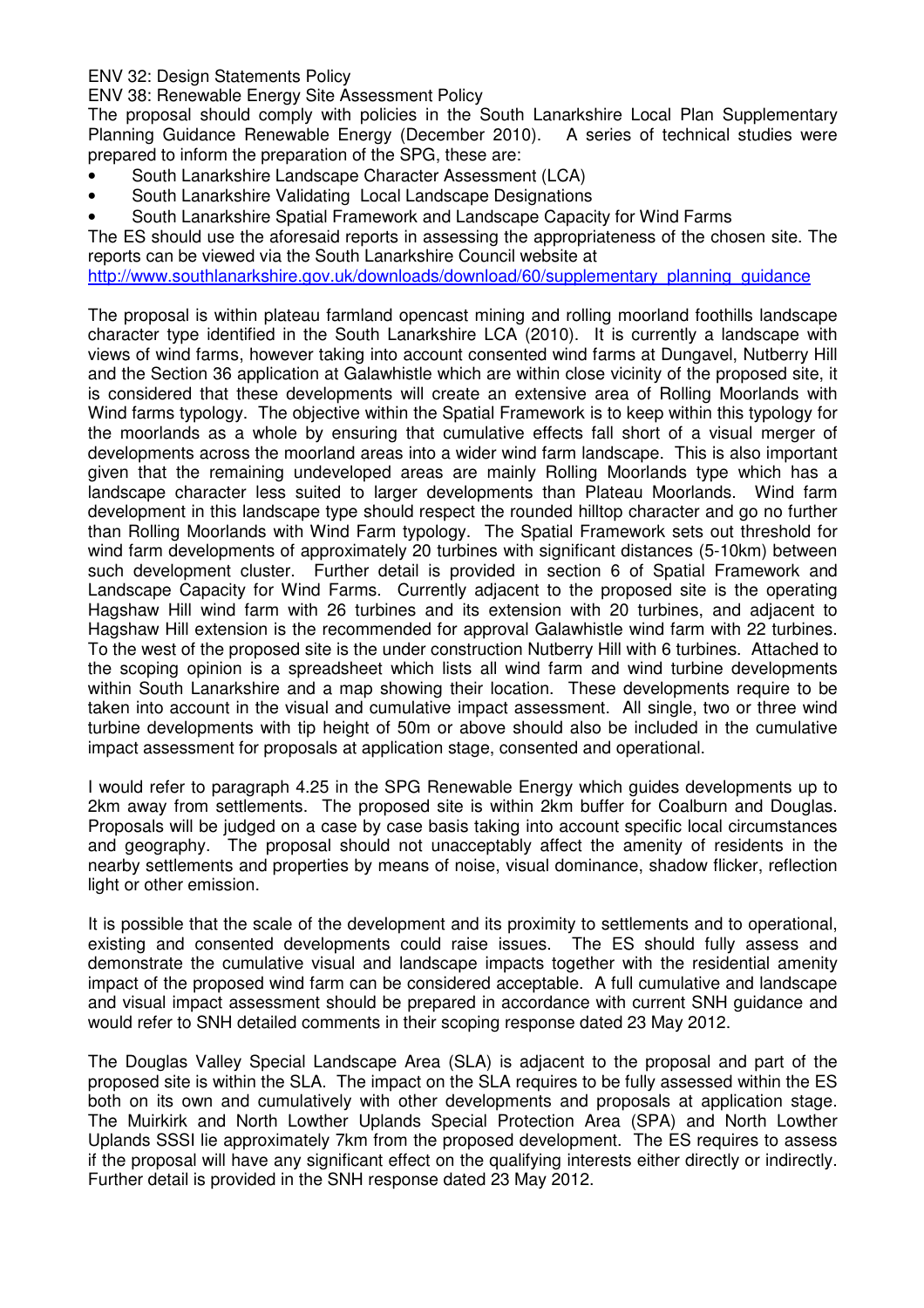The ES should include an assessment of the potential of the proposal to interfere with television, radio and telecommunication reception and cause shadow flicker.

The SPG contains an assessment checklist for renewable energy proposals, which includes criteria to be addressed.

In terms of the consultee responses I can summarise as follows though it should be noted that you should fully appraise yourself with the consultations and not rely on the summary for clarifying the issues raised:

# **SLC Traffic and Transportation**

There should be a pre-submission scoping meeting with Roads and Transportation Services to discuss extent of information required. The following must be taken into consideration prior to compiling the ES or TA:

- High powered vehicle wheel wash should be provided and maintained on site so that all vehicles are cleaned prior to joining the public road.
- The applicant shall at all times be responsible for the removal of mud or other materials deposited on the public highway by vehicles entering or leaving the site. Road sweeping by mechanical sweeper should form part of a routine maintenance regime to regularly clear the access route from the build up of debris.
- All vehicles entering or leaving the site shall use the existing private road to the west of Poniel interchange. The haul route for normal and abnormal loads will require to be agreed with this Service, but this Service would advocate that if possible normal construction traffic reach the site from the north via the M74 or B7078. Abnormal traffic delivery to site is likely to utilise the M74 and B7078 within South Lanarkshire Council boundaries.
- The developer must undertake a dilapidation survey along any agreed haul route and will be required to up-grade the haul road infra-structure as deemed necessary by this Service. The developer must enter into a formal Section 96 agreement with this Service for this section of road. The route chosen to deliver abnormal loads to the sites must be assessed to ensure that it is capable of accommodating the types of vehicle that propose to use it.
- It is recommended that trial drive-through of the route is undertaken using appropriate vehicles and this will highlight any pinch points that would require to be upgraded. Details must be submitted, to this Service, of any land take or road widening that is required as a result of the above trial drive through.

Under paragraph 9.2.2 of the Scoping Report, it is outlined those areas that are to be assessed within the final EIA. The applicant should also address the following.

1. Survey of existing traffic flows at locations that need to be agreed with the Council. The proposed survey locations can only be agreed with the Council once a delivery/construction route has been agreed in principle with the Roads Area Office.

2. Analysis of junctions impacted by the delivery/construction route to take account of existing flows, development flows and committed flows (e.g. Poniel) and future years where the proposed development timeline dictates.

3. The role of borrow pits where applicable. Where off-site borrow pits are required traffic impact to be considered.

4. The requirement and impact of imported materials or removal from site of surplus arisings where applicable.

5. Phasing of works and distribution of traffic flows on a month by month basis.

The developer will need to involve Strathclyde Police and the Roads Area Office (Clydesdale) when developing their Abnormal Load Route Assessment.

# **SLC Environmental Services**

In relation to Environmental Services the following comments should be taken into account in the preparation of the EIA:

# Environmental Protection: Operational Noise

Section 7 of the Report details the proposal to conduct an assessment of noise impacts associated with the development. This Service broadly agrees with the proposed methodology and would highlight that the noise impact assessment in terms of ETSU-R-97 must consider the cumulative effects of any nearby wind turbine developments, either approved or under consideration, at the time of submission of this application.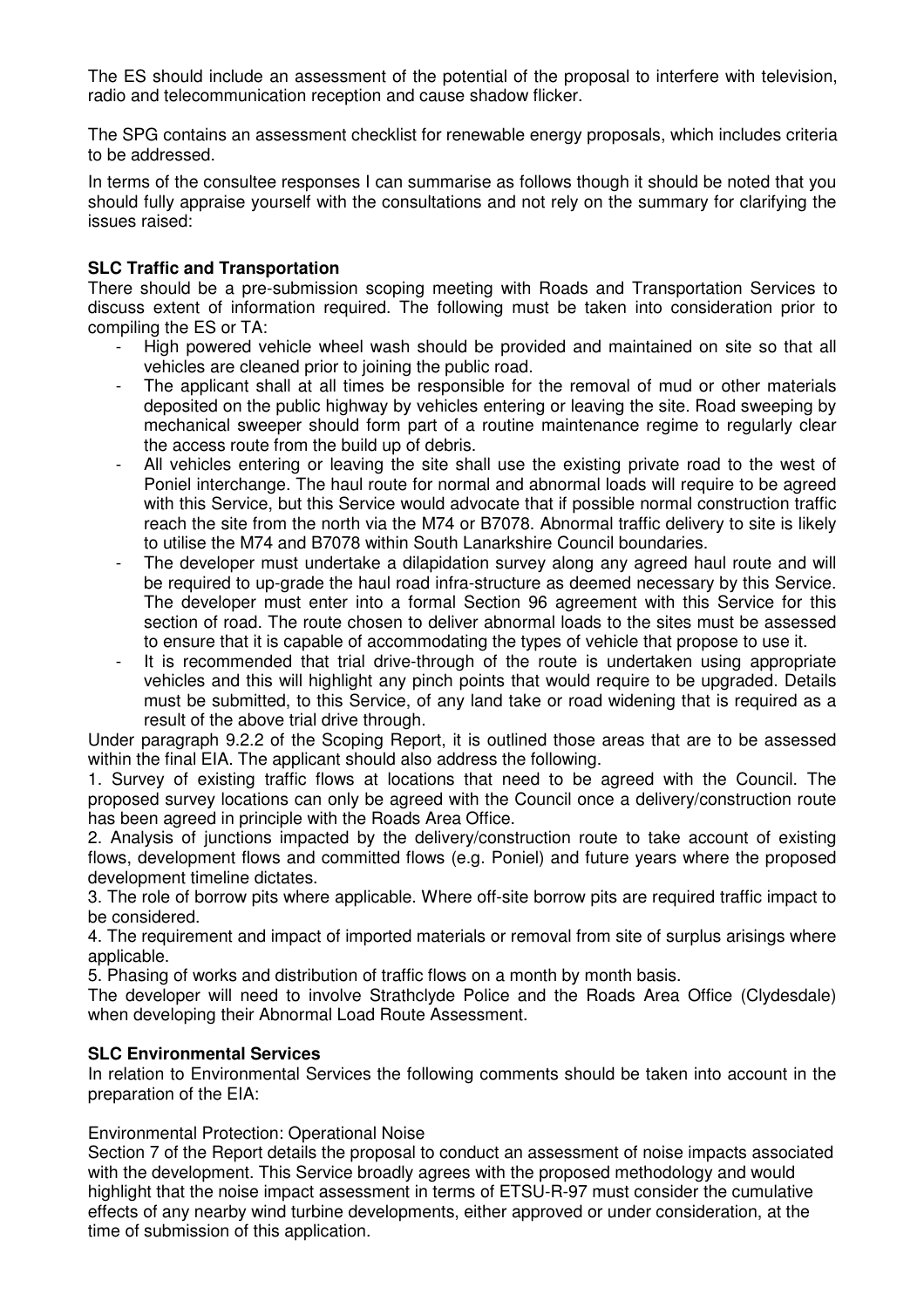## Environmental Protection: Construction Noise

The report indicates that there will be noise impacts associated with construction phase including the potential for the use of borrow pits. An assessment of construction noise, in terms of the current BS5228: 'Noise control on construction and open sites', should be undertaken. This assessment will be required to consider the noise and vibration associated with blasting operations/piling operations, if proposed, and any construction activity required to upgrade or widen any access routes to the proposed site.

## Environmental Protection: Site Specific Waste Management

While not within the direct remit of Environmental Services, it was noted that the Scoping Report does not appear to directly consider the general issue of waste management. Consideration should be given should be given to the handling, use, short-term storage and final disposal of surplus material and to the general aim of waste minimisation and management. I would recommend that comment is sought from SEPA in this regard.

#### Environmental Protection: Dust suppression

It should be noted that prior to development commencing on site, a dust management and monitoring scheme shall be submitted to and approved in writing by the Council as Planning Authority. The scheme shall thereafter be implemented in accordance with a programme to be agreed in writing with the Council as Planning Authority.

#### Environmental Protection: Shadow Flicker

It should be noted that prior to the proposed development being brought into use, the applicant shall undertake an assessment of the impact of shadow flicker on property in the vicinity of the site and shall submit the assessment to the Planning Authority for approval. Where the assessment identifies property being affected by shadow flicker then the assessment shall include measures to mitigate this. Cognisance shall be taken of the Department of Energy and Climate Change document 'Update of UK Shadow Flicker Evidence Base' in undertaking the assessment.

# **SLC Countryside and Greenspace Services**

The following comments relate to the biodiversity, recreational amenity, visual / landscape and socio-economic impacts of the application. No inference should be drawn from these comments regarding other issues which may be identified for inclusion within the scope of the Environmental Assessment.

From the information contained in the scoping report it appears that in general terms all the relevant environmental factors have been identified for inclusion in the environmental report and the significant environmental sensitivities have been identified. Nonetheless there are a number of specific comments I would wish to make.

With regards to biodiversity issues I would ask the applicants to accommodate the following suggestions into the Environmental Report:

- A Habitat Management Plan will be required as part of any approved windfarm development proposal and the Countryside and Greenspace Service should be involved from an early stage in the development of such a Plan as well as being represented on the Habitat Management Group.
- It should be drawn to the applicants attention to the South Lanarkshire Biodiversity Strategy which places a strong emphasis on the conservation and where possible, enhancement of irreplaceable habitats including upland ecosystems such as peatlands. It is likely that the turbines and associated infrastructure (turbine foundations, array road network, drainage, transmission lines and other physical features) will be located in areas of deep peat. In order to help inform the assessment process peat depth maps must be produced and mitigation measures proposed to off-set adverse impacts on the peatland environment.
- The Environmental Assessment should consider the cumulative impacts of the proposals for both species and habitat biodiversity in relation to the other existing and proposed windfarm developments in the vicinity.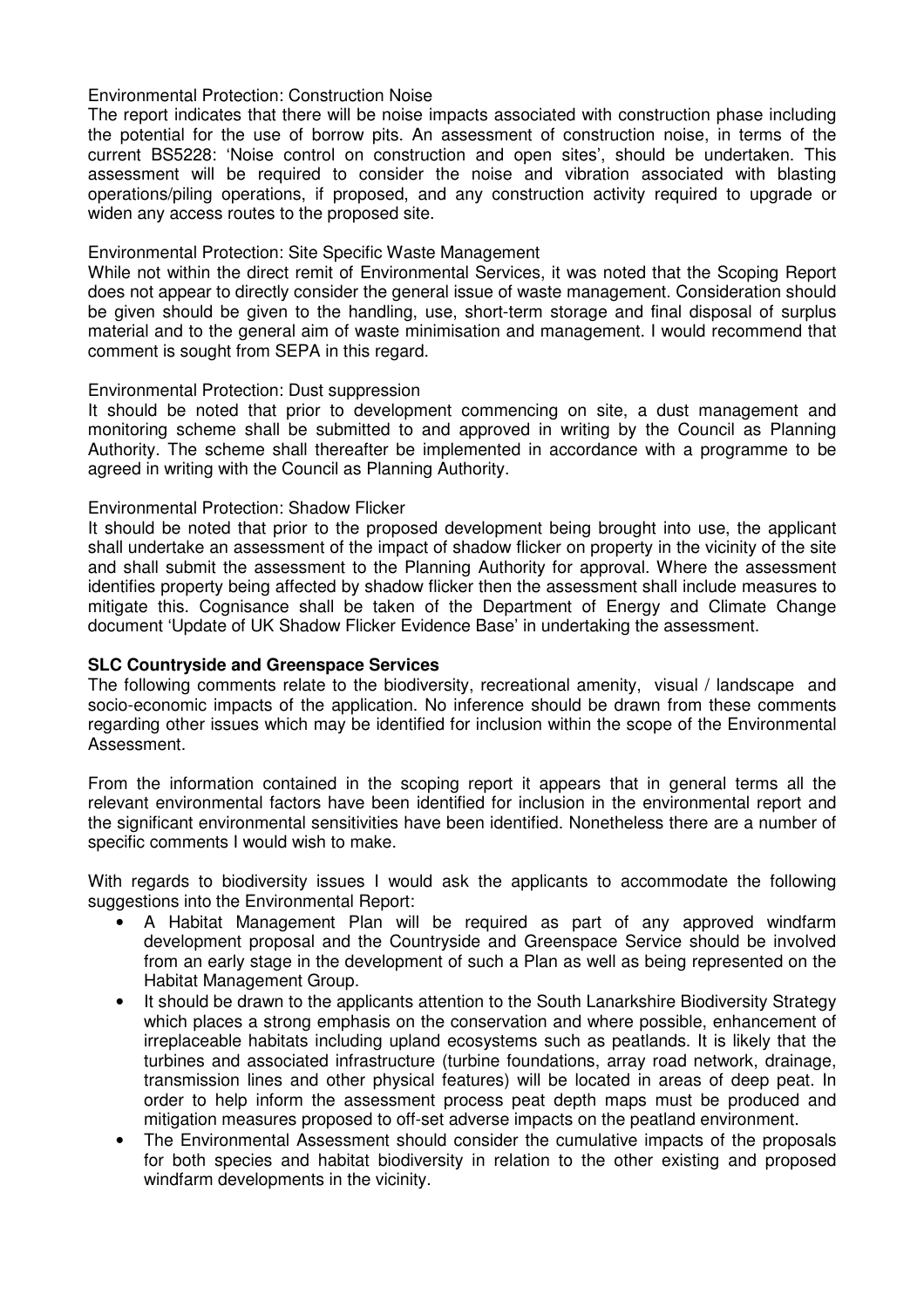It is assumed that the habitat and species surveys requirements referred to above will be carried out in compliance with SNH / RSPB recommendations. We would wish to see the outcome of this survey work before offering any further specific comments.

In relation to recreational access and specifically section 5.6.3 of the scoping report it is evident from the English terminology used in relation to public recreational access issues i.e. 'common land / open access land' that the authors have a misunderstanding of the Scottish recreational access policy / legislative context. It is suggested that amendments should be made to this section to appropriately reflect the Scottish context for these issues. For the purposes of the environmental report I would advise you and the applicants that there is a network of core paths, aspirational core paths and wider access network routes across the site. Furthermore in the context of the Land Reform (Scotland) Act there is a general right of access over the land occupied by the proposed windfarm and there is anecdotal evidence to suggest that the existing paths and tracks within the proposed development site are used for recreational access. It is noted that the socio-economic section of the scoping opinion report makes reference to this aspect and would suggest that on-site survey work is undertaken as part of the Environmental Impact Assessment to evaluate both the current and potential levels of recreational usage and what mitigation measures may be appropriate to protect and enhance the area for this purpose. It is recommended that this should include community consultation activity in both Coalburn and Douglas to inform this element of the environmental report.

It is noted that a landscape and visual impact assessment will be undertaken. This should include any cumulative landscape impacts in relation to other existing and proposed windfarm in the surrounding areas. Of particular sensitivity is the proximity of the site to Coalburn and Douglas and the increasing coalescence of existing and proposed windfarm development in the part of the Douglas Valley. It is noted that the site lies immediately adjacent to the proposed Delquhandy windfarm site and the existing Hagshaw Hill windfarm.

The policies of the former Douglas Castle are an important component of the local designed landscape which complements the Douglas Conservation Area. It is considered that the development will have a significant impact on the local landscape character both in its own right and as part of the incremental effect associated with similar neighbouring developments.

# **Transport Scotland**

Not likely to have significant impact on the operation of the trunk road network. However, it is likely that as many of the construction loads may be categorised as abnormal, authorisation from our management organisation Amey may be required. Amey should be consulted as to the feasibility of transportation and due to the frequency and number of these loads it is UK policy to restrict these movements via the nearest suitable port.

# **Historic Scotland**

On the basis of the information submitted at this stage, Historic Scotland confirms the proposed development is not likely to have a direct impact on any heritage assets with their statutory remit. However, any EIA undertaken should include an assessment of the turbine's effects on the setting of cultural heritage features in the vicinity of the site boundary and a particular attention should be paid to the following heritage assets:

- Douglas, St Bride's Chapel (a scheduled monument and a property in care, AM No. 90265)
- Douglas, St Bride's Church (an A-listed building, HB No. 1490)
- Douglas, Monument to James, Earl of Angus (an A-listed structure, HB No. 1457)

Thorril Castle, bastle house 450m NNE of Parkhead (a scheduled monument, AM No.5425) A detailed cultural heritage assessment should be included in the ES and would find it helpful if there is an appropriate cross-referencing between the cultural heritage and the landscape and visual impact chapters. It is also suggested that wireframes and/or photomontages, showing views looking towards the feature within its landscape setting with development in the background and looking from the feature towards development, are provided in the ES to assess impacts adequately.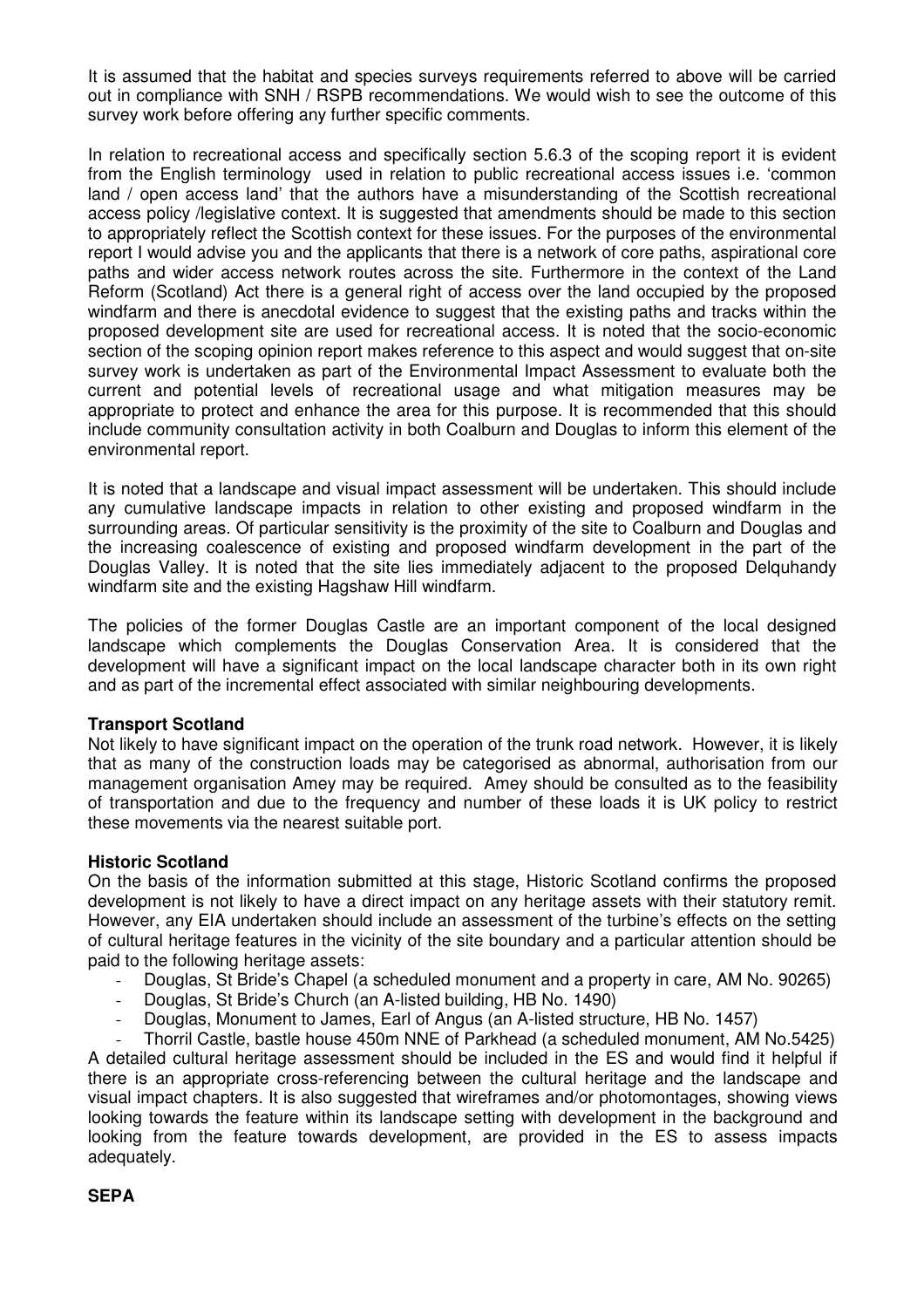SEPA consider all the issues below should be addressed in the ES though there may be opportunities for several of these to be scoped out of detailed consideration. The justification for this approach in relation to specific issues should be set out within the ES. SEPA would refer you to 'Good Practice During Windfarm Construction' and 'Regulatory Position Statement – Developments on Peat'

- Carbon balance
- Disruption to wetlands including peatlands
- Disturbance and re-use of excavated peat
- Existing groundwater abstractions
- Engineering activities in the water environment
- Water abstraction
- Pollution Prevention and Environmental Management
- Borrow Pits
- Air Quality
- Flood risk
- Regulatory Advice

#### **SNH**

The scoping response highlights SNH's key areas of concern which should be scoped into any EIA for this wind farm proposal. The full response addresses:

- Strategic Locational Guidance
- Nature Conservation Designations
- Landscape and Visual Assessment
- Ecology (excluding birds)
- Bird Ecology
- Hydrology, geology and soils
- Recreation and access
- Grid connection and Decommissioning
- **Further Advice**

The proposed development is located within Zone 2 – medium natural heritage sensitivity of SNH's Strategic Locational Guidance. Zone 2 identifies areas with some sensitivity to wind farms. However, by careful choice of location within these areas there is often scope to accommodate development of an appropriate scale, siting and design (having regard to cumulative effects) in a way which is acceptable in natural heritage terms.

# **West of Scotland Archaeology Service**

It is recommended that an assessment of the impact of the proposed development on the cultural heritage baseline for inclusion in the ES, and should include

- Desk based assessment
- Walk-over survey
- Project report

The range of sources listed in the scoping report does not sufficiently represent an adequate picture of archaeological baseline conditions.

# **NATS/NERL – Safeguarding**

NERL itself has a range of services aimed at helping developers prepare for formal planning applications. These advisory services are not mandatory and do not replace the formal submission of applications to the relevant planning authorities. Neither do they replace NERL's obligations under the Safeguarding Directives incorporated in the Town and Country Planning Act. It is strongly recommended than early consultation is made with NATS/NERL http://www.nats.co.uk/nats-services/issues/windfarms/

# **Ministry of Defence**

The applicant should engage with the MOD at an early stage to identify concerns and potential mitigation to support the proposed development. The MOD has provided information on the following:

- Air Traffic Control (ATC) Radar and Range Control Radar
- Precision Approach Radar (PAR)
- Air Defence (AD) Radar